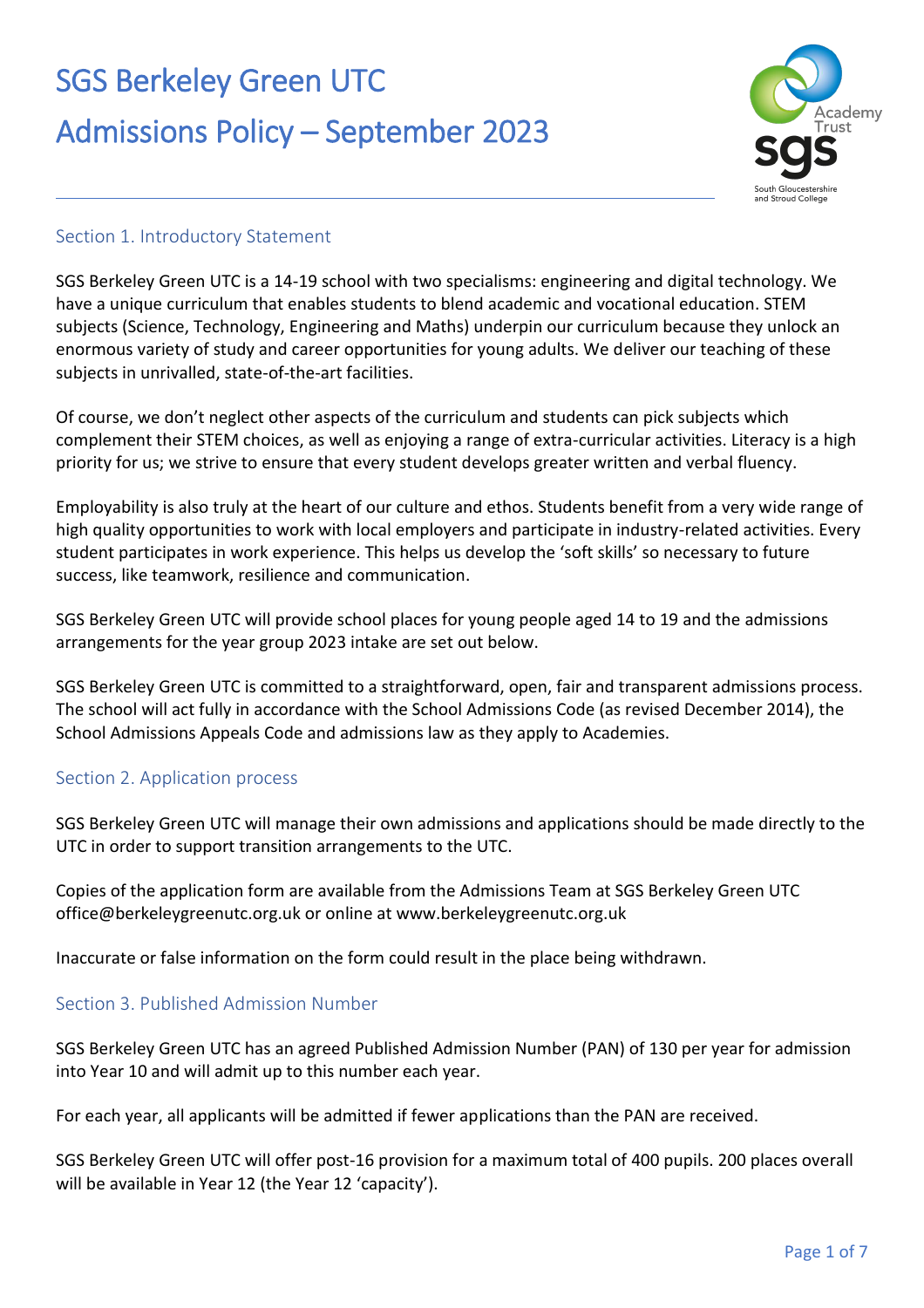## SGS Berkeley Green UTC

## Admissions Policy – September 2023



#### Section 4. Special Educational Needs

Children with an Education Health and Care Plan (EHCP) where SGS Berkeley Green UTC is named on the statement will be admitted to SGS Berkeley Green UTC.

#### Section 5. Oversubscription Criteria

Where the school receives more applications than it has places available, the criteria listed below will apply, after the admission of children with a statement of Education Health and Care Plans which names SGS Berkeley Green UTC. The oversubscription criteria will be:

- A 'looked after child' or a child who was previously looked after but immediately after being looked after became subject to an adoption child arrangements order (residency order) or special guardianship order including those who appear to the admission authority to have been in state care outside of England and ceased to be in state care as a result of being adopted.\*
- Pupils who are eligible for the pupil premium. Parents/guardians will be required to provide evidence of eligibility and the school may request confirmation from the applicant's home local authority. Children given priority under this criterion fall into the following categories
	- $\circ$  children currently registered as eligible for free school meals and children who have been registered as eligible for free school meals at any point in the last six years; and
	- $\circ$  children whose parent(s) are serving in the regular UK armed forces, to the children of regular armed forces personnel who were serving in the past 3 years, or to children who are in receipt of a pension under the Armed Forces Compensation Scheme and the War Pensions Scheme because their parent(s) died on active service with the UK armed forces.
- A maximum of 60% of the remaining places will be allocated to applicants who reside in the inner catchment area (once the first two criteria have been taken into consideration), which is defined as:
	- o Home address within 15 miles (straight line distance) of SGS Berkeley Green UTC. The distance will be measured in a straight line from the Ordnance Survey Point of the child's home address (including flats) to the Ordnance Survey address point or other named point of the school, using a computerised measuring system, with those living near closest receiving the higher priority.
- Any other child living outside the catchment area(s)
- Places will be allocated randomly supervised by someone independent from the school

Please note that home address is the address where the learner is resident for the majority of the week, Sunday to Saturday. If a child spends equal time at more than one address, the address used will be that which is registered with their doctor. Also we do not prioritise siblings of former or existing students at the UTC.

In the case of flats or multiple occupancy houses measurement will be taken from the main entrance of the building. If this results in a tie, places will be allocated randomly by a process overseen by someone independent of the school.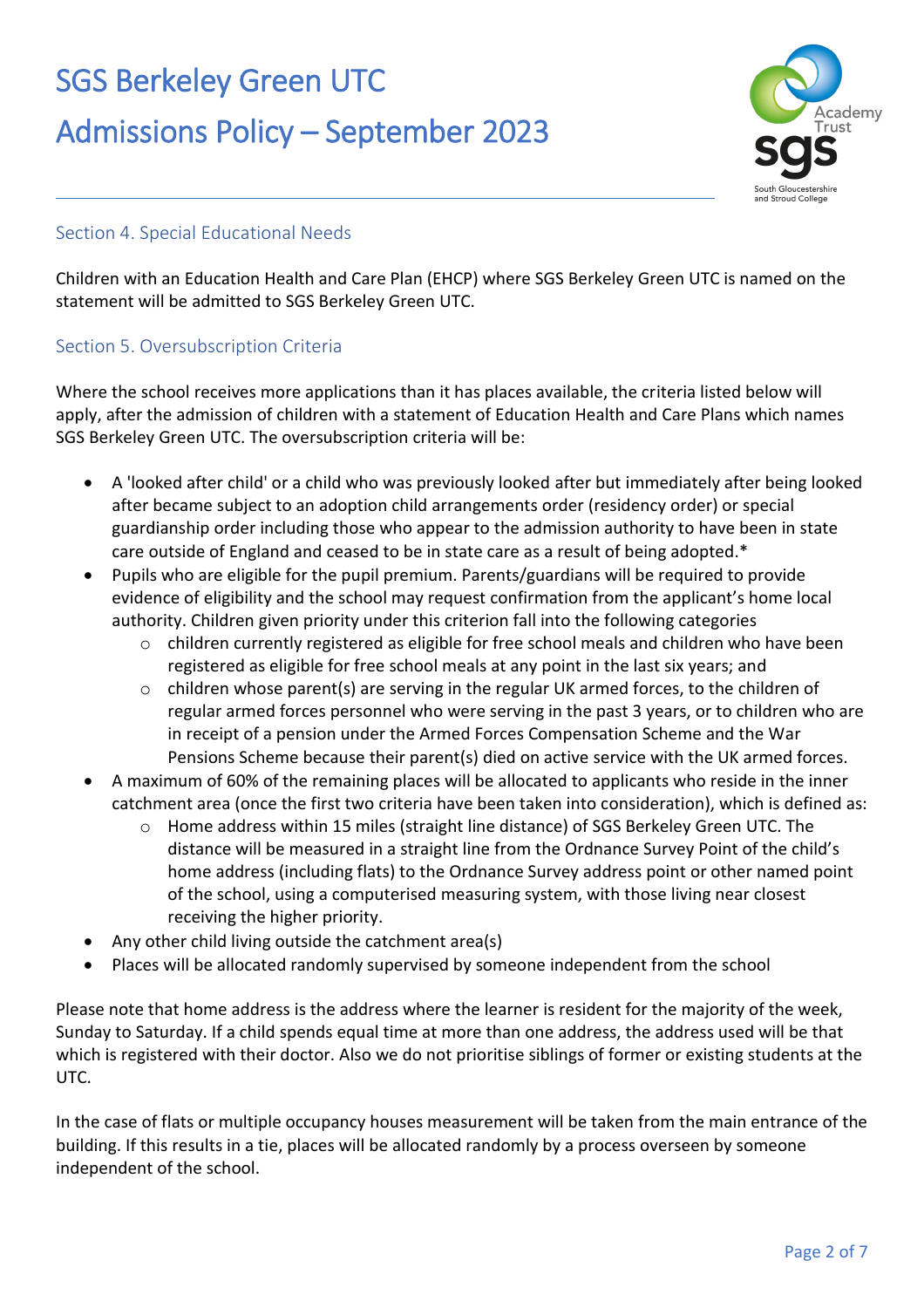

### Section 6. Applications for post-16 provision

There are a variety of post-16 courses on offer each with different entry requirements. Full details of these will be published annually in the post-16 prospectus and applicants should contact the school for further information.

To be eligible for entry into Year 12 both internal and external pupils will be expected to have met the minimum academic entry requirements for the post-16 course and its level of qualification. These are:

For level 3 courses the minimum entry requirement is 5 GCSEs (or equivalent) at grade 4 or above. However, in addition to the post-16 minimum entry requirements, pupils will also need to satisfy minimum entrance requirements to the courses for which they are applying.

If either pupils progressing from Year 11 or external applicants fail to meet the minimum course requirements they will be given the option of pursuing alternative courses at our partner SGS College for which they do meet the minimum academic requirements, providing these courses are not already full and oversubscribed.

Course requirements are published annually on the school's website.

SGS Berkeley Green UTC will admit any pupils with an Education Health and Care Plan whose statement names SGS Berkeley Green UTC and who meet the minimum entry requirements.

When Year 12 is undersubscribed all applicants meeting the minimum academic entry requirements for the courses for which they are applying will be admitted.

When there are more external applicants that satisfy any academic entry requirements than the Published Admission Number, priority will be given in the following order:

- A 'looked after child' or a child who was previously looked after but immediately after being looked after became subject to an adoption child arrangements order (residency order) or special guardianship order including those who appear to the admission authority to have been in state care outside of England and ceased to be in state care as a result of being adopted.\*
- Pupils who are eligible for the pupil premium. Parents/guardians will be required to provide evidence of eligibility and the school may request confirmation from the applicant's home local authority. Children given priority under this criterion fall into the following categories
	- o children currently registered as eligible for free school meals and children who have been registered as eligible for free school meals at any point in the last six years; and
	- $\circ$  children whose parent(s) are serving in the regular UK armed forces, to the children of regular armed forces personnel who were serving in the past 3 years, or to children who are in receipt of a pension under the Armed Forces Compensation Scheme and the War Pensions Scheme because their parent(s) died on active service with the UK armed forces.
- Pupils who are progressing from Key Stage 4 at the UTC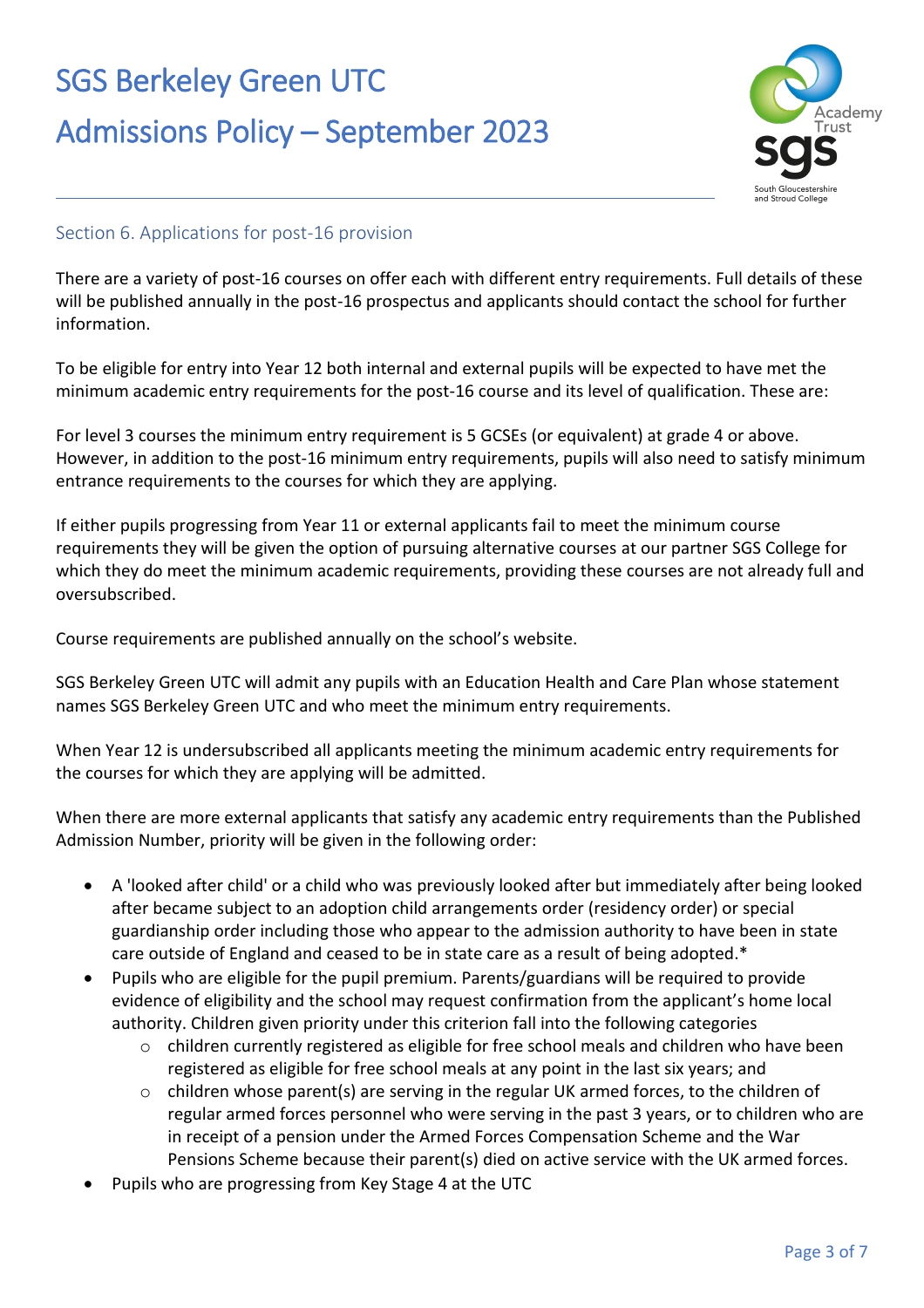## SGS Berkeley Green UTC

## Admissions Policy – September 2023



- A maximum of 60% of the places will be allocated to applicants who reside in the inner catchment area (once the first two criteria have been taken into consideration), which is defined as:
	- o Home address within 15 miles (straight line distance) of SGS Berkeley Green UTC. The distance will be measured in a straight line from the Ordnance Survey Point of the child's home address (including flats) to the Ordnance Survey address point or other named point of the school, using a computerised measuring system, with those living near closest receiving the higher priority
- Any other child living outside the catchment area(s)
- Places will be allocated randomly supervised by someone independent from the school

Please note that home address is the address where the learner is resident for the majority of the week, Sunday to Saturday. If a child spends equal time at more than one address, the address used will be that which is registered with their doctor. Also we do not prioritise siblings of former or existing students at the UTC.

In the case of flats or multiple occupancy houses measurement will be taken from the main entrance of the building. If this results in a tie, places will be allocated randomly by a process overseen by someone independent of the school.

### Section 7. Tie break

In the event of two or more applications that cannot otherwise be separated, the school will use distance to SGS Berkeley Green UTC as a tie-break. The distance will be measured in a straight line from the Ordnance Survey Point of the child's home address (including flats) to the Ordnance Survey address point or other named point of the school, using a computerised measuring system, with those living near closest receiving the higher priority

#### Section 8. Offers of places

All applications received after the deadline will be considered late applications. Late applicants will be considered after those received on time. If, following consideration of all applicants, the school is oversubscribed, parents may request that their child is placed on the school's waiting list.

#### Section 9. Waiting Lists

If the school is oversubscribed, names of all unsuccessful applicants will be placed on a waiting list. The list will be kept until the end of the first term and will operate in accordance with the oversubscription criteria defined above. Whenever a new applicant is added to or removed from the waiting list, the list will be reordered in accordance with the oversubscription criteria.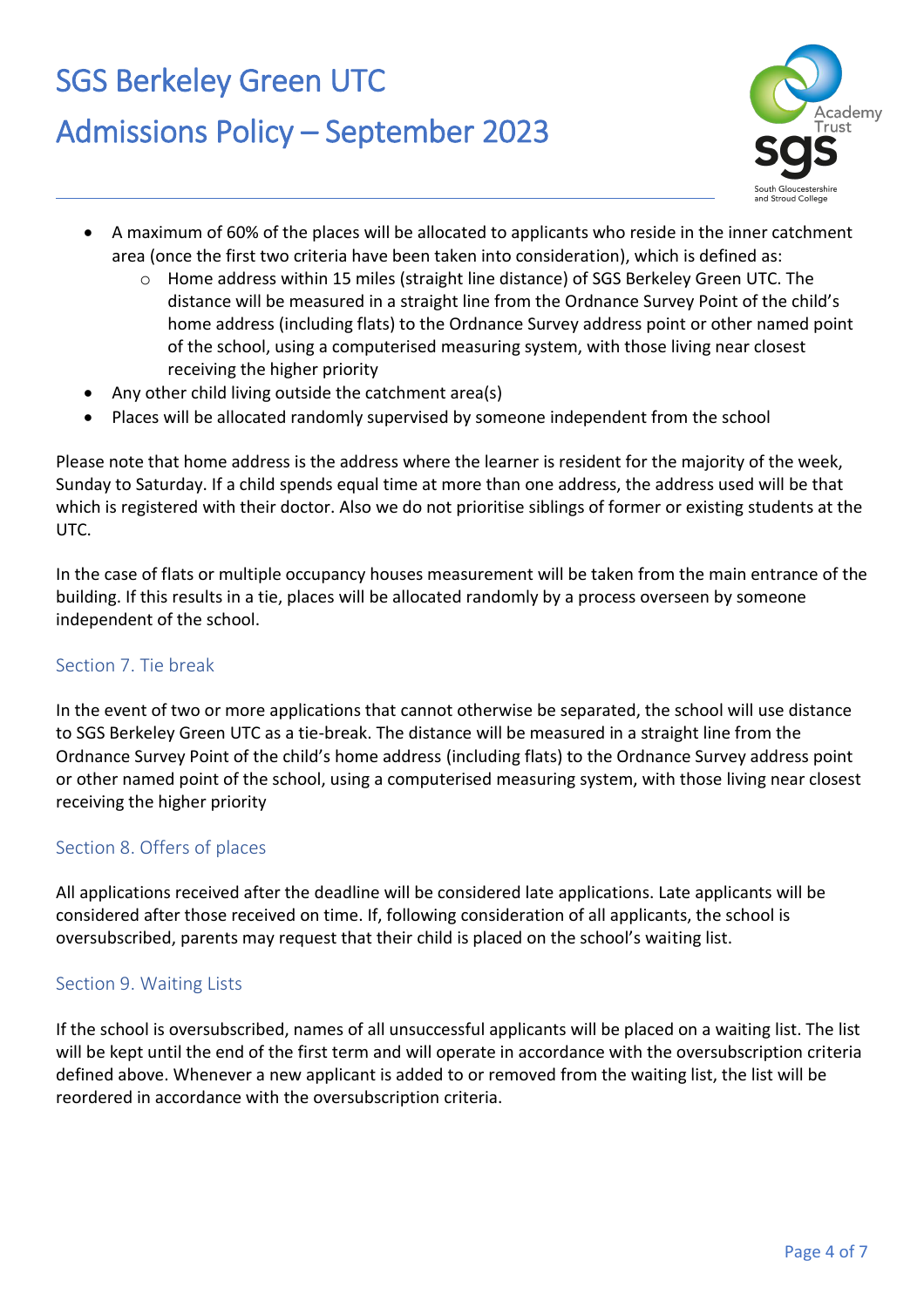

### Section 10. Appeals

Parents who are dissatisfied with the school's decision not to admit their child(ren) may appeal to an Independent Appeals Panel against that decision. The determination of the panel will be made in accordance with the School Admission Appeals and will be binding on all parties.

Appeals should be made, in writing, to the Clerk of the Independent Appeals Panel SGS Berkeley Green UTC (co. SGS College, Stratford Rd, Stroud, GL5 4AH) within 20 school days from the date of notification that the application was unsuccessful.

### Section 11. Admission of children outside their normal age group

Parents may request that their child is admitted to a year group outside their normal age range, for instance where the child is gifted or talented or where a child has suffered from particular social or medical issues impacting his or her schooling. All such requests will be considered on their merits and either agreed or refused, on that basis. If a request is refused, the child will still be considered for admission to their normal age group. The process for requesting such an admission is as follows:

With the application, parents should request that the child is admitted to another year group (state which one), and the reasons for that request.

Parents will submit any evidence in support of their case with the application, for instance from a medical practitioner, headteacher etc. Some of the evidence a parent might submit could include:

- Information about the child's academic, social and emotional development
- Where relevant, their medical history and the views of a medical professional
- Whether they have previously been educated out of their normal age group
- Whether they may naturally have fallen into a lower age group if it were not for being born prematurely

The school will consider each case on its merits, taking into account the individual circumstances of the request and the child's best interests. We will also ensure the parent is aware of whether the request for admission out of age group has been agreed before final offers are made, and the reason for any refusal.

Requests for admission out of the normal year group will be considered alongside other applications made at the same time.

*\* Looked After Children/Previously Looked After Children Definition - A 'looked after child' is a child who is (a) in the care of a local authority, or (b) being provided with accommodation by a local authority in the exercise of their social services functions (see the definition in Section 22(1) of the Children Act 1989) at the time of making an application to a school. In Gloucestershire, such children are referred to as Children in Care. (2) This includes children who were adopted under the Adoption Act 1976 (see section 12 adoption orders) and children who were*  adopted under the Adoption and Children's Act 2002 (see section 46 adoption orders). (3) Under the provisions of s.12 of the Children and *Families Act 2014. (4) See Section 14A of the Children Act 1989 which defines a 'special guardianship order' as an order appointing one or more individuals to be a child's special guardian (or special guardians). (5) A child is regarded as having been in state care outside of England if they were in the care of or were accommodated by a public authority, a religious organisation, or any other provider of care whose sole or main purpose is to benefit society*.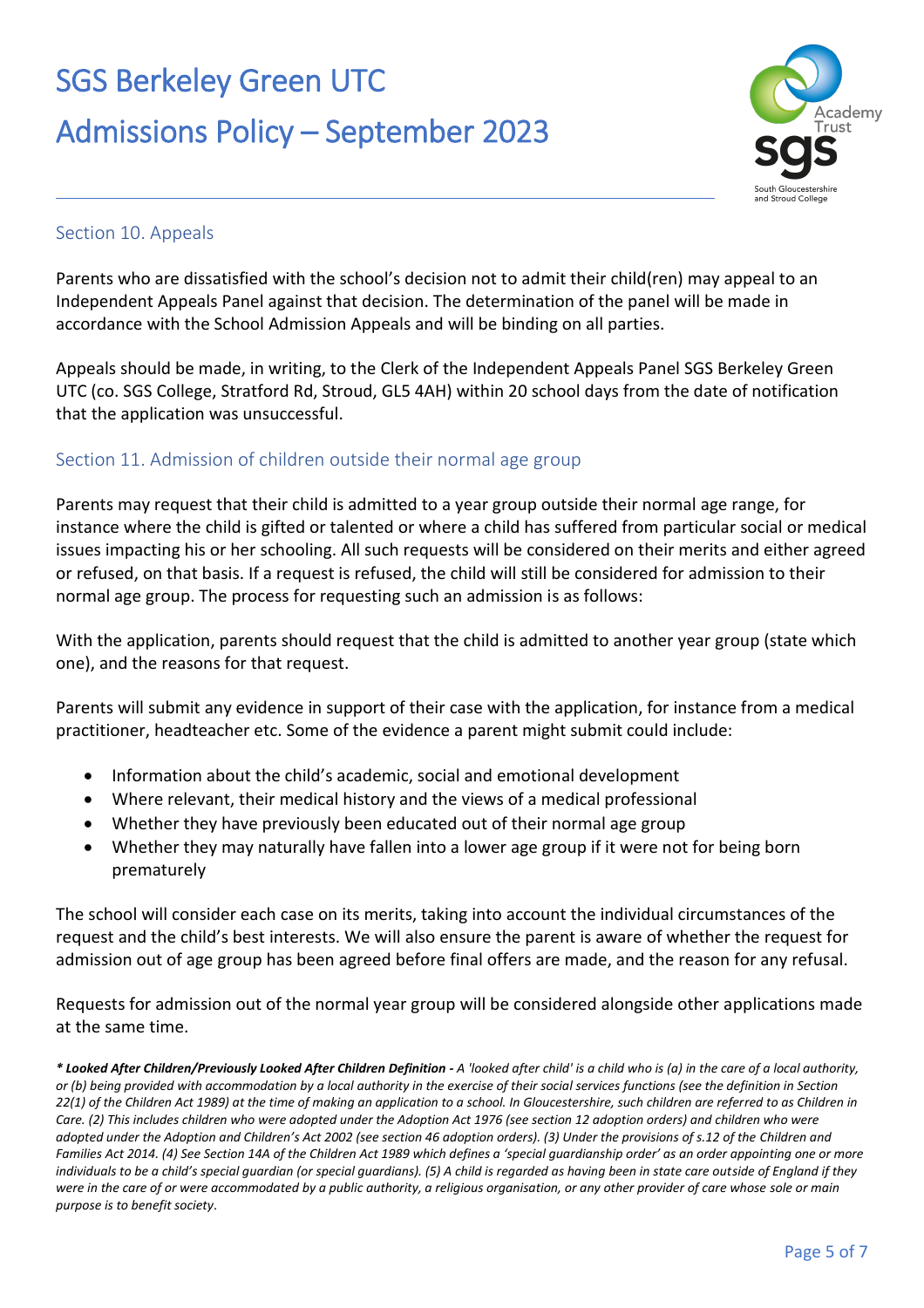